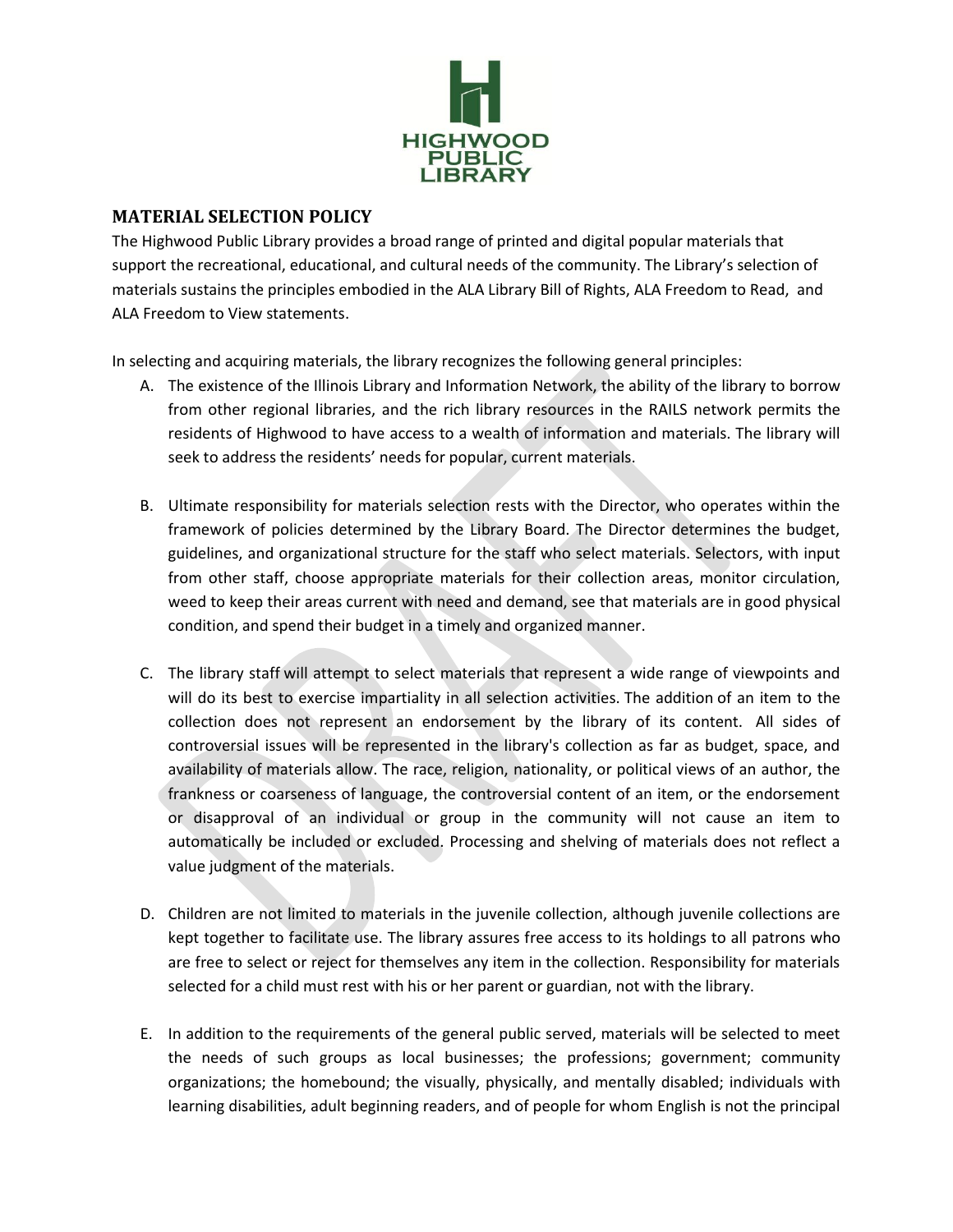

language. Adult, young adult, and children's collections will serve as supplementary sources for student use, but materials selected for students must also be useful to the general reader.

- F. Criteria which are used, where applicable, in materials selection are as follows:
	- a. Appropriate physical format
	- b. Artistic excellence
	- c. Award-winning or "classic" titles
	- d. Contemporary or historical significance
	- e. Current interest
	- f. Curricular enrichment
	- g. Entertaining presentation
	- h. Favorable reviews in reviewing sources
	- i. Intended age and reading/listening/viewing level
	- j. Customer requests
	- k. Price
	- l. Relation to other materials in order to maintain impartial but comprehensive collection
	- m. Scarcity of materials on a subject/author/performer
	- n. Subject area and collection-development value
	- o. Technical value
	- p. Value as a source/reference materials

All criteria are measured by the professional judgment, knowledge, and experience of library staff.

- G. Materials currently provided for library patrons include books, audiobooks, magazines, newspapers, music and films in physical, digital and/or streaming formats.
- H. The library's collection is one that is intended to be current, useful, and circulating. The criteria for weeding (i.e., the periodic discarding of library materials) are continuing accuracy, frequency of use, physical condition, and relevance. Replacements and updated editions are purchased when warranted.
- I. The library will encourage and accept gifts with the understanding that gifts of materials will be added to the collection only when they meet the same standards required of purchased materials. Gift materials which do not meet those standards, are out-of-date, are unneeded duplicates, or are in a format unsuitable for library use, may be given to the Friends of the Library for book sales, exchanged, or recycled. Gift items may be marked with an appropriate bookplate. A letter for tax purposes will be sent to the donor if requested at the time the donation is made. Whenever a gift is no longer needed or useful, it will be disposed of in the same manner as materials purchased.